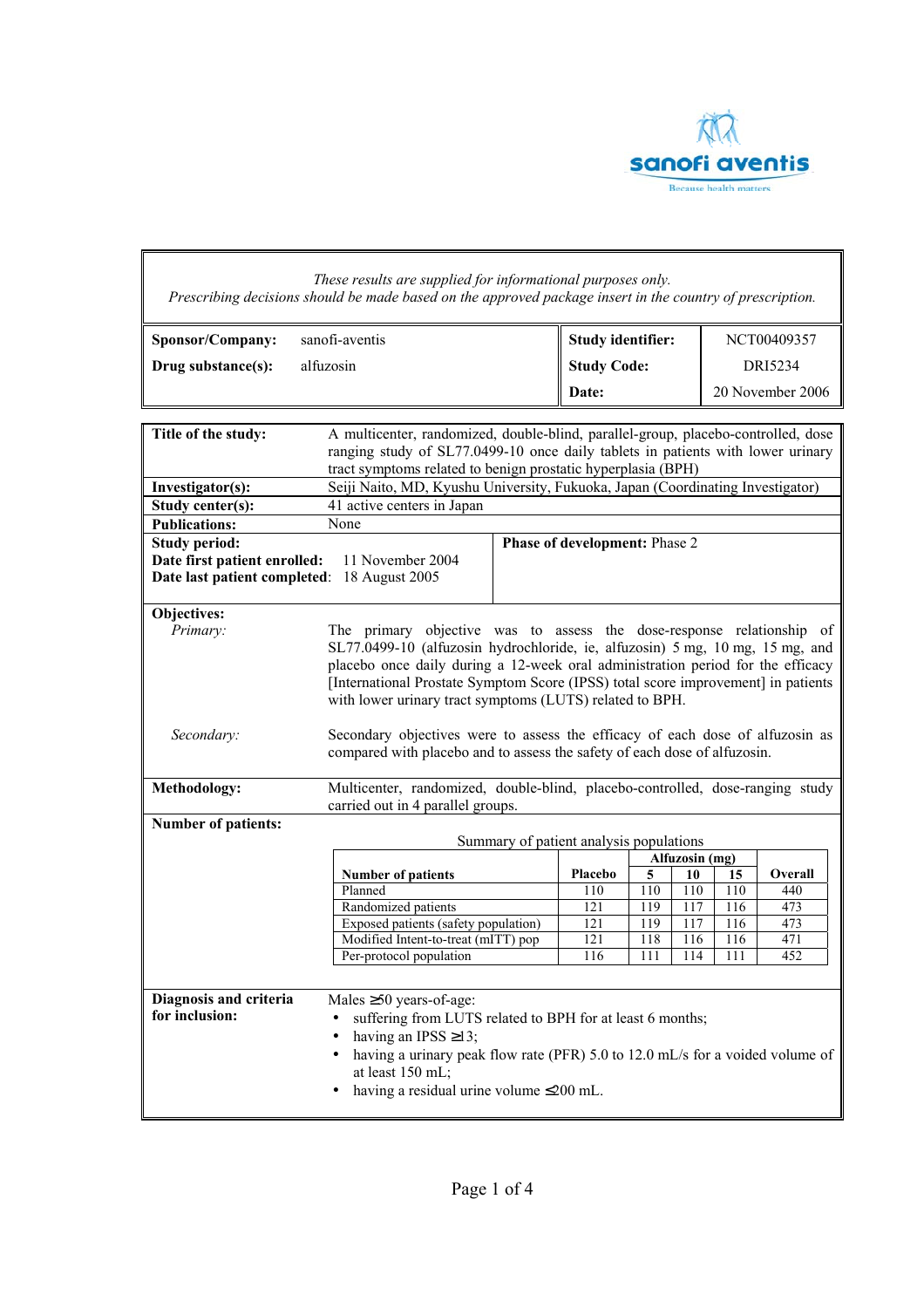

| <b>Investigational product:</b>                                                    | Alfuzosin                                                                                                                                                                                                                                                                                                                                                                                                                                                                                                                                                                                      |  |  |  |  |
|------------------------------------------------------------------------------------|------------------------------------------------------------------------------------------------------------------------------------------------------------------------------------------------------------------------------------------------------------------------------------------------------------------------------------------------------------------------------------------------------------------------------------------------------------------------------------------------------------------------------------------------------------------------------------------------|--|--|--|--|
| Dose:                                                                              | 5 mg, 10 mg, or 15 mg extended-release (ER) tablets once daily                                                                                                                                                                                                                                                                                                                                                                                                                                                                                                                                 |  |  |  |  |
| Administration:                                                                    | Oral administration after breakfast                                                                                                                                                                                                                                                                                                                                                                                                                                                                                                                                                            |  |  |  |  |
| <b>Duration of treatment:</b> 12 weeks<br><b>Duration of observation:</b> 14 weeks |                                                                                                                                                                                                                                                                                                                                                                                                                                                                                                                                                                                                |  |  |  |  |
| Reference therapy:                                                                 | Placebo matching tablets                                                                                                                                                                                                                                                                                                                                                                                                                                                                                                                                                                       |  |  |  |  |
| Dose:                                                                              | Not applicable                                                                                                                                                                                                                                                                                                                                                                                                                                                                                                                                                                                 |  |  |  |  |
| Administration:                                                                    | Oral administration after breakfast                                                                                                                                                                                                                                                                                                                                                                                                                                                                                                                                                            |  |  |  |  |
| <b>Criteria for evaluation:</b>                                                    |                                                                                                                                                                                                                                                                                                                                                                                                                                                                                                                                                                                                |  |  |  |  |
| Efficacy:                                                                          | The primary efficacy assessment was the change from baseline in IPSS total score<br>at the end-of-study (EOS) visit.                                                                                                                                                                                                                                                                                                                                                                                                                                                                           |  |  |  |  |
|                                                                                    | Secondary assessments included changes from baseline in:<br>IPSS total score by visit;<br>IPSS irritative and obstructive subscores at the EOS visit and by visit;<br>٠                                                                                                                                                                                                                                                                                                                                                                                                                        |  |  |  |  |
|                                                                                    | urinary PFR at EOS and by visit;<br>٠<br>residual urine volume at EOS and by visit.<br>$\bullet$                                                                                                                                                                                                                                                                                                                                                                                                                                                                                               |  |  |  |  |
|                                                                                    | Secondary assessments also included the percentage of patients whose baseline:<br>IPSS total score improved $\geq$ 3 points at EOS;<br>urinary PFR improved $\geq$ 2 mL/sec at EOS.<br>$\bullet$                                                                                                                                                                                                                                                                                                                                                                                               |  |  |  |  |
| Pharmacokinetics:                                                                  | Not applicable                                                                                                                                                                                                                                                                                                                                                                                                                                                                                                                                                                                 |  |  |  |  |
| Safety:                                                                            | Safety was assessed by spontaneously reported adverse events (AEs) and<br>treatment-emergent AEs (TEAEs), vital signs assessments (blood pressure and<br>heart rate), and clinical laboratory tests. The rate of adverse reactions with a causal<br>relationship to the investigational product was also assessed.                                                                                                                                                                                                                                                                             |  |  |  |  |
| <b>Statistical methods:</b>                                                        |                                                                                                                                                                                                                                                                                                                                                                                                                                                                                                                                                                                                |  |  |  |  |
| Efficacy:                                                                          | The primary population was the modified ITT (mITT) population. In addition, the<br>per-protocol population was used for confirmatory analyses.                                                                                                                                                                                                                                                                                                                                                                                                                                                 |  |  |  |  |
|                                                                                    | The primary efficacy analysis was a one-way analysis of variance (ANOVA) with<br>IPSS total score improvement that the EOS [Day 84 with the last observation<br>carried forward (LOCF) procedure] as response and treatment as a fixed effect. A<br>monotonic dose-response relationship between the placebo and 5, 10, and 15 mg<br>alfuzosin groups was tested at the two-sided 5% level within the model using a<br>contrast test with contrast coefficients $[3, 1, -1, -3]$ for treatment. Placebo-adjusted<br>least square means and 95% confidence intervals (CIs) were also presented. |  |  |  |  |
| Safety:                                                                            | The safety population consisted of all randomized patients who were exposed to at<br>least 1 dose of double-blind investigational product.                                                                                                                                                                                                                                                                                                                                                                                                                                                     |  |  |  |  |
|                                                                                    | Summary statistics of raw values at baseline and of changes from baseline, at each<br>visit and at the endpoint, were provided by treatment group for clinical laboratory<br>evaluations and vital signs. Counts of postbaseline potentially clinically significant<br>abnormalities (PCSAs) were also provided.                                                                                                                                                                                                                                                                               |  |  |  |  |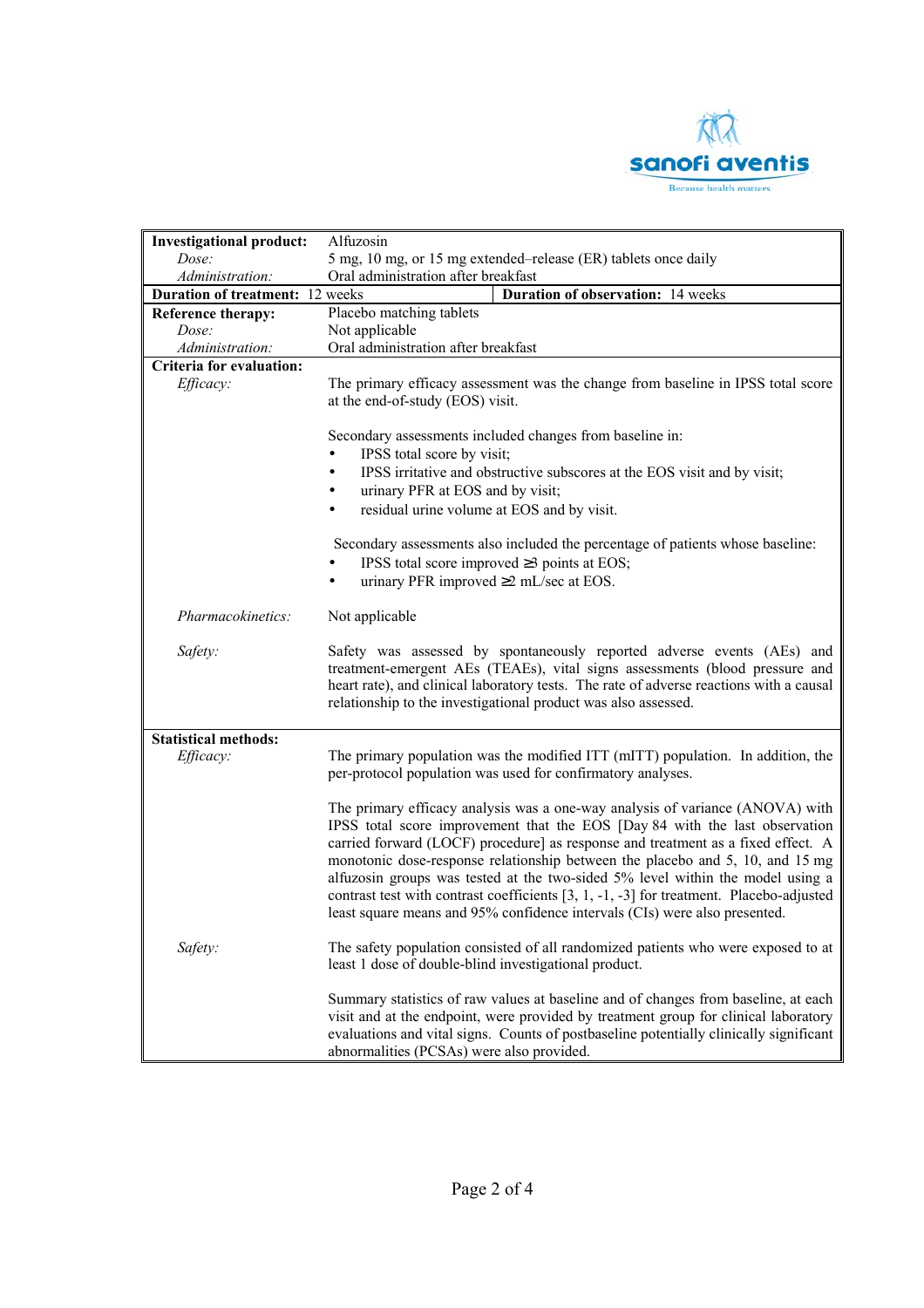

| <b>Statistical methods</b> |                                                                                                                                                                                                                                                                                                                                                                                                                                                                                                                                                                                                                                                                                                                                                                                                                                                                                                                                                                                                                                  |                      |                              |                                 |                  |  |
|----------------------------|----------------------------------------------------------------------------------------------------------------------------------------------------------------------------------------------------------------------------------------------------------------------------------------------------------------------------------------------------------------------------------------------------------------------------------------------------------------------------------------------------------------------------------------------------------------------------------------------------------------------------------------------------------------------------------------------------------------------------------------------------------------------------------------------------------------------------------------------------------------------------------------------------------------------------------------------------------------------------------------------------------------------------------|----------------------|------------------------------|---------------------------------|------------------|--|
| (continued):               |                                                                                                                                                                                                                                                                                                                                                                                                                                                                                                                                                                                                                                                                                                                                                                                                                                                                                                                                                                                                                                  |                      |                              |                                 |                  |  |
| Safety (continued):        | All AEs were coded using the Medical Dictionary for Regulatory Activities<br>(MedDRA; Version 8.0). Treatment-emergent AEs were defined as AEs that<br>occurred during double-blind study treatment exposure or within 5 half-lives<br>(2 days) following the last double-blind investigational product intake.<br>Additionally, events present before the first dose, but worsening under treatment<br>were considered TEAEs. TEAEs were analyzed by system organ class (SOC) and<br>preferred term (PT).                                                                                                                                                                                                                                                                                                                                                                                                                                                                                                                       |                      |                              |                                 |                  |  |
| Summary:                   |                                                                                                                                                                                                                                                                                                                                                                                                                                                                                                                                                                                                                                                                                                                                                                                                                                                                                                                                                                                                                                  |                      |                              |                                 |                  |  |
| Efficacy results:          | The treatment groups were well balanced at baseline (placebo versus 5, 10, and<br>15 mg alfuzosin):<br>number of patients per treatment group (121 vs 118, 116, and 116);<br>$\bullet$<br>mean±SD age (65.2±6.8 vs 65.0±7.2, 67.1±6.4, and 65.1±8.0);<br>٠<br>mean±SD IPSS total score (18.4±5.0 vs 17.0±4.7, 18.3±4.8, and 18.7±5.1);<br>$\bullet$<br>mean±SD PFR at selection in mL/sec (8.69±2.30 vs 8.87±2.10, 8.38±2.07, and<br>$\bullet$<br>$8.29 \pm 2.25$ ).<br>For the mITT population, the linear trend test in IPSS total score improvement<br>(primary analysis) was statistically significant $(p=0.0326)$ . At the endpoint, the<br>largest mean decrease of the IPSS total score was found in the 10 mg alfuzosin<br>group. The results on the improvement of urinary PFR were consistent with these<br>results with a significant linear trend test ( $p=0.0007$ ) and the 10 mg alfuzosin dose<br>giving the best results.<br>Similar results were observed for the per-protocol population. It is important to |                      |                              |                                 |                  |  |
|                            | note that the per-protocol analyses fully supported the analyses of the mITT<br>population for all efficacy parameters.                                                                                                                                                                                                                                                                                                                                                                                                                                                                                                                                                                                                                                                                                                                                                                                                                                                                                                          |                      |                              |                                 |                  |  |
|                            | Summary of IPSS total score (LOCF) - mITT population                                                                                                                                                                                                                                                                                                                                                                                                                                                                                                                                                                                                                                                                                                                                                                                                                                                                                                                                                                             |                      |                              |                                 |                  |  |
|                            |                                                                                                                                                                                                                                                                                                                                                                                                                                                                                                                                                                                                                                                                                                                                                                                                                                                                                                                                                                                                                                  |                      | <b>Alfuzosin</b>             |                                 | 15 <sub>mg</sub> |  |
|                            |                                                                                                                                                                                                                                                                                                                                                                                                                                                                                                                                                                                                                                                                                                                                                                                                                                                                                                                                                                                                                                  | Placebo<br>$(N=121)$ | 5 <sub>mg</sub><br>$(N=118)$ | $\overline{10}$ mg<br>$(N=116)$ | $(N=116)$        |  |
|                            | Mean (SD) at baseline                                                                                                                                                                                                                                                                                                                                                                                                                                                                                                                                                                                                                                                                                                                                                                                                                                                                                                                                                                                                            | 18.4(5.0)            | 17.0(4.7)                    | 18.3(4.8)                       | 18.7(5.1)        |  |
|                            | Mean (SD) at last visit                                                                                                                                                                                                                                                                                                                                                                                                                                                                                                                                                                                                                                                                                                                                                                                                                                                                                                                                                                                                          | 12.1(6.2)            | 9.8(5.5)                     | 10.4(6.0)                       | 10.9(7.5)        |  |
|                            | Mean change from baseline (SD) at last visit                                                                                                                                                                                                                                                                                                                                                                                                                                                                                                                                                                                                                                                                                                                                                                                                                                                                                                                                                                                     | $-6.3(6.0)$          | $-7.2(5.3)$                  | $-7.9(5.5)$                     | $-7.8(6.5)$      |  |
|                            | p-value of trend test                                                                                                                                                                                                                                                                                                                                                                                                                                                                                                                                                                                                                                                                                                                                                                                                                                                                                                                                                                                                            |                      | 0.0326                       |                                 |                  |  |
|                            | Lsmean difference from placebo (SE)                                                                                                                                                                                                                                                                                                                                                                                                                                                                                                                                                                                                                                                                                                                                                                                                                                                                                                                                                                                              |                      | $-0.8(0.8)$                  | $-1.6(0.8)$                     | $-1.5(0.8)$      |  |
|                            | 95% CI                                                                                                                                                                                                                                                                                                                                                                                                                                                                                                                                                                                                                                                                                                                                                                                                                                                                                                                                                                                                                           |                      | $-2.3;0.6$                   | $-3.1$ ; $-0.1$                 | $-3.0;0.0$       |  |
|                            | p-value<br>p-value adjusted by Hochberg's method                                                                                                                                                                                                                                                                                                                                                                                                                                                                                                                                                                                                                                                                                                                                                                                                                                                                                                                                                                                 |                      | 0.2646<br>0.2646             | 0.0362<br>0.1083                | 0.0541<br>0.1083 |  |
|                            | Liner contrast $[-3 - 1 1 3]$ was used for trend test within an ANOVA model framework.<br>Pairwise comparisons were performed using appropriate contrasts within an ANOVA model<br>framework.                                                                                                                                                                                                                                                                                                                                                                                                                                                                                                                                                                                                                                                                                                                                                                                                                                    |                      |                              |                                 |                  |  |
|                            |                                                                                                                                                                                                                                                                                                                                                                                                                                                                                                                                                                                                                                                                                                                                                                                                                                                                                                                                                                                                                                  |                      |                              |                                 |                  |  |
|                            | For additional secondary efficacy parameters, positive linear trend tests were also<br>observed for:<br>IPSS obstructive score $(p=0.0381)$ ;<br>urinary PFR responder patients ( $\geq$ 2 mL/sec improved at endpoint) (p=0.0019);                                                                                                                                                                                                                                                                                                                                                                                                                                                                                                                                                                                                                                                                                                                                                                                              |                      |                              |                                 |                  |  |
|                            | residual urine volume ( $p=0.0012$ ).                                                                                                                                                                                                                                                                                                                                                                                                                                                                                                                                                                                                                                                                                                                                                                                                                                                                                                                                                                                            |                      |                              |                                 |                  |  |